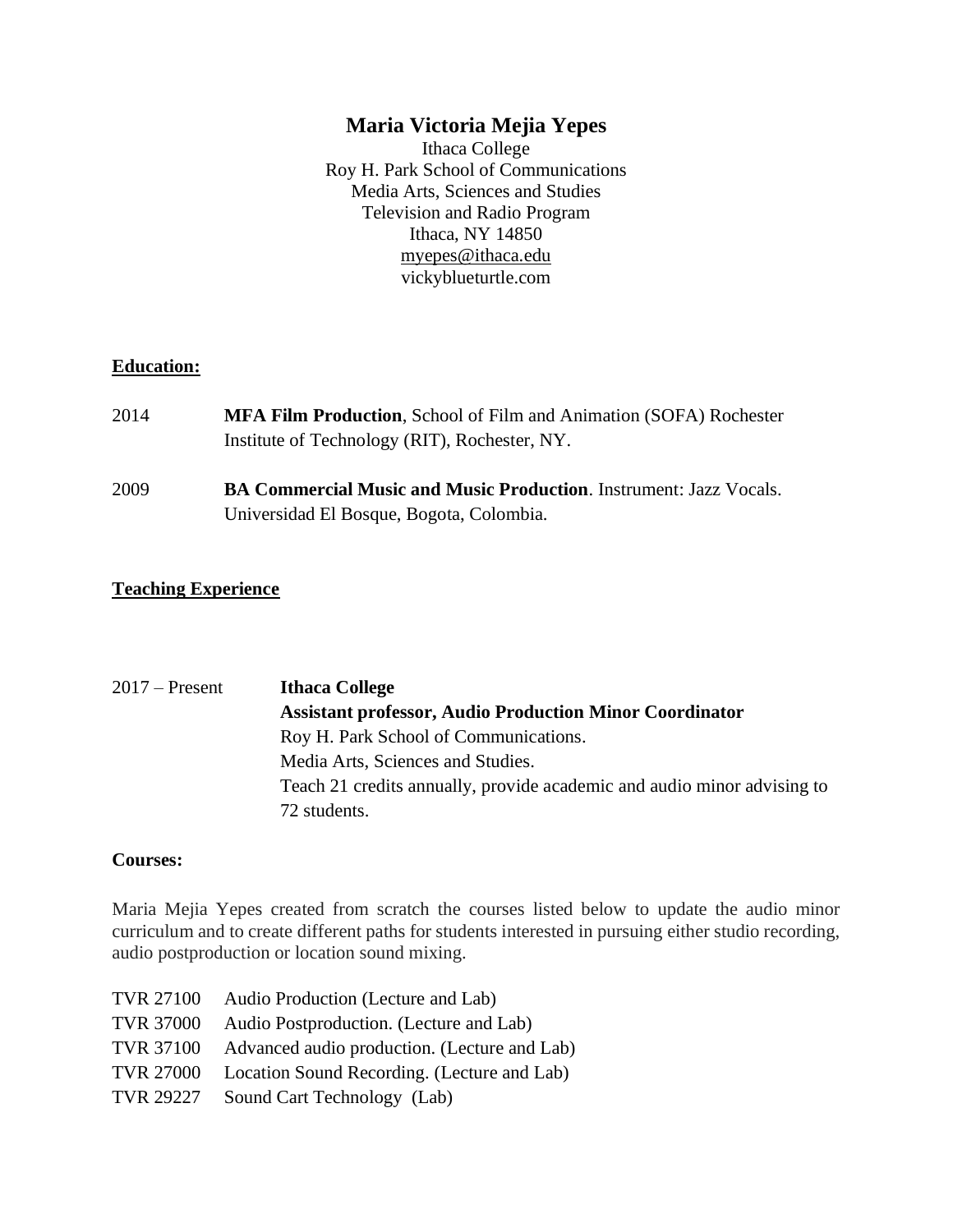TVR 29231 Foley: Building our IC SFX library (Lab)

| $2012 - 2017$ | Instructor,                            |
|---------------|----------------------------------------|
|               | Rochester Contemporary School of Music |

## **Courses:**

|               | Vocal Techniques.                                                    |
|---------------|----------------------------------------------------------------------|
|               | Live Sound.                                                          |
|               | Music production.                                                    |
| $2008 - 2011$ | <b>Instructor</b>                                                    |
|               | Escuela de Rock para la Convivencia (School of Rock for Coexistence) |

#### **Courses:**

Vocal Techniques Music Production Live Sound Choir Director

### 2008 – 2017 **Vocal technique Clinic.**

Gananda Central Public School- with vocalist Seth Horan and Amanda Lee Peers. Sutherland high School. Mendon high school. Colegio de la Presentacion Sans Facon.

## 2011 – 2015 **Graduate Assistant, Rochester Institute of Technology**

### **Courses:**

Basic Sound Recording. Advanced Sound Recording Mixing and Sound Design Pro Tools workshops.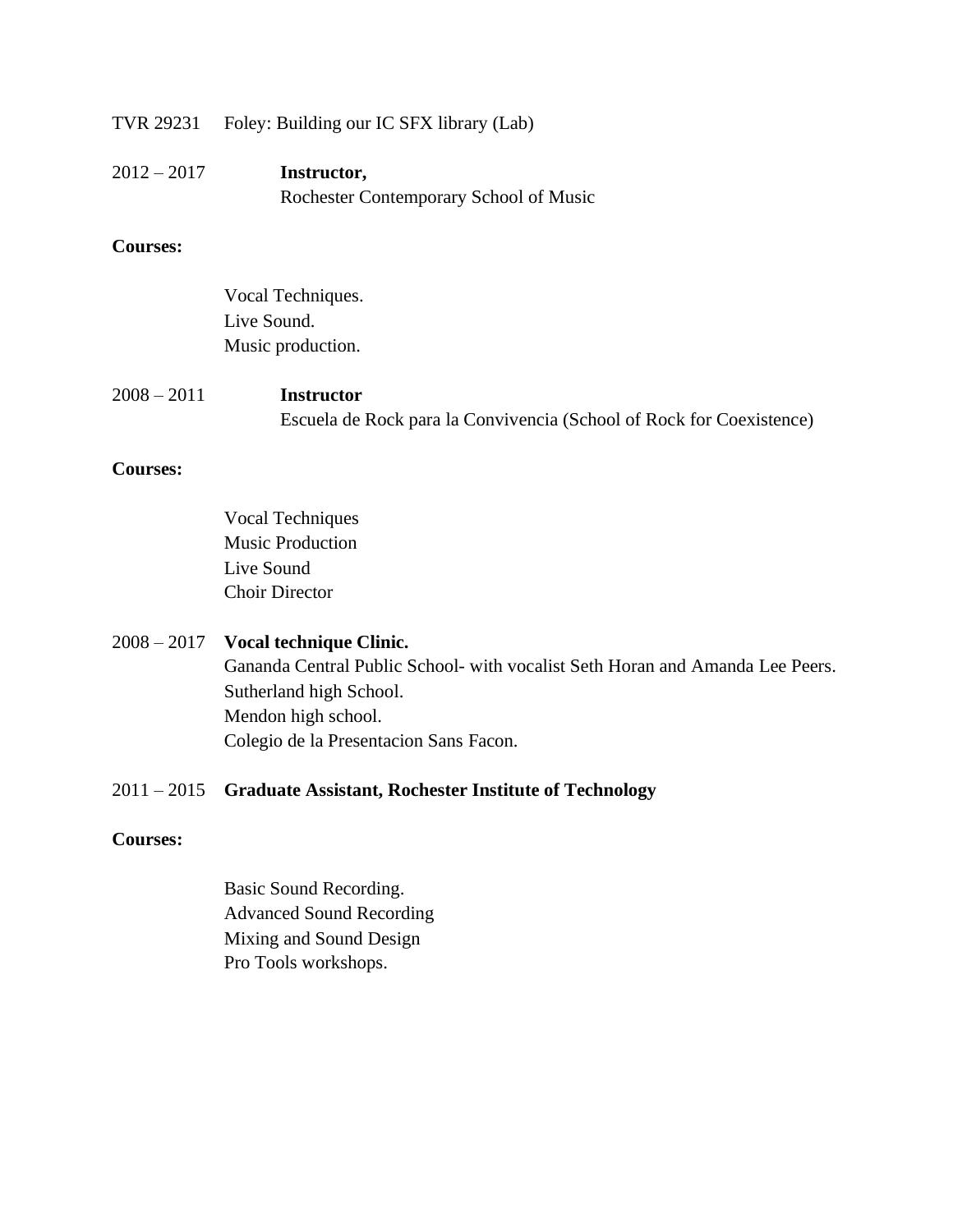#### **Film audio production experience:**

2021 Matter of Fact (Women's rights/abortion) – Hearst Television (in progress) *Hearst Television is a national multimedia company with operations serving nearly three dozen U.S. cities.* The Big Squeeze – Vice News *Vice News is Vice Media's current affairs channel, producing daily documentary essays and video through its website and YouTube channel.* Nina – Sound designer/Re-recording Mixer (in progress) Voices from the Barrens – Music Supervisor and arrangement for PBS broadcast around the country. *The Public Broadcasting Service is an American public broadcaster and television program distributor based in Arlington, Virginia.* 2020 1986 Mets – Location Sound Mixer. (ESPN) (in progress) *ESPN is an American multinational basic cable sports channel owned by ESPN Inc., owned jointly by The Walt Disney Company and Hearst Communications.* White Room. Location sound, Sound Design, Re-recording mixer (Amazon Prime)

*Amazon Prime is a paid subscription program from Amazon which is available in various countries* Beyond Ink & Paint Series Trailer – sound editing, Re-recording mixer Swing – Sound Designer VR

Voices from the Barrens – Re-recording sound mixer

- 2019 Voices from the barrens Soundtrack recording and Music Supervisor. Living Sound: The Ethel Gabriel Documentary- Location sound mixer for Rochester crew (In progress). Brick by Brick- Dialogue editing, sound supervisor
- 2018 Stari Grad- Sound design, rerecording mixer Z-Born- sound mixer, Sound design, rerecording sound mixer. Franck Sorbier Fall/Winter collection trailer- sound editing, rerecording mixer. With Infinite hope: MLK and the Civil Rights Movement- sound editing, rerecording mixer. (Emmy Nominated) (PBS) *Emmy is an American event and contest that recognizes achievements in a particular sector of the television industry.*
- 2017 Coattails and Paradise voice acting/Sound design and Rerecording mixer
- 2016 Medical Refugees conference, Live sound Voices from the Barrens- location sound mixer. Rochester Contemporary School of music Social media videos.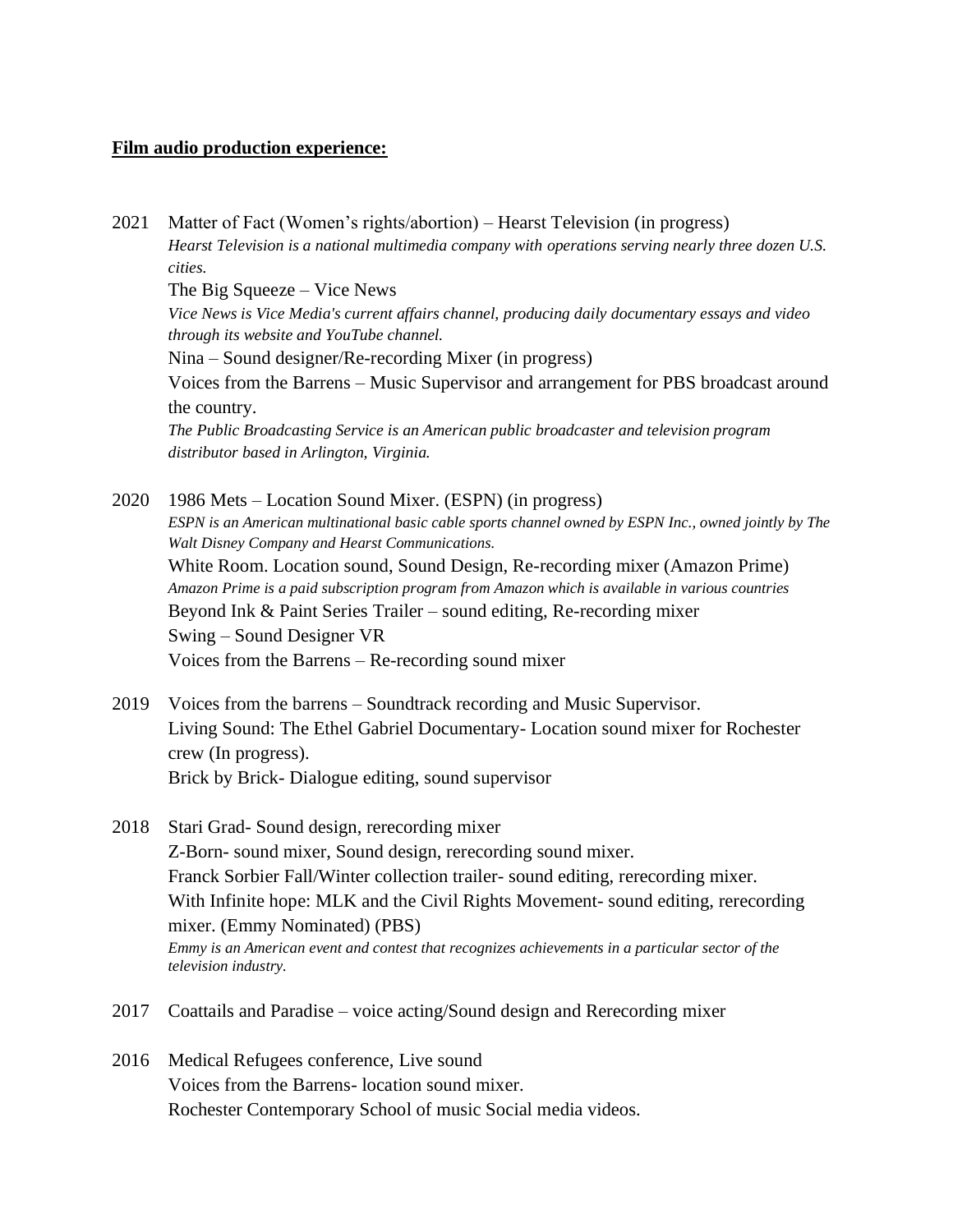- 2015 Iroquois Museum voices Location sound mixer. Visual DX Corporate video- Location sound mixer, re-recording mixer. The White Room- Location sound mixer. Madre Mia commercial – Sound editor, Re-recording mixer. The Glassmaker- Location sound mixer, Sound designer, Re-recording mixer. The Iroquois Creation Story- Sound Design. Candelaria Hot Dog- Foley, Sound design, re-recording mixer.
- 2014 Midtown the series Location sound mixer. Voices from the Barrens Trailer- Re-recording mixer. Fair Haven – Location sound mixer. An Ambulance Made of Whiskey – written, directed, Sound design, re-recording mixer. Re-Belief-Sound design, re-recording mixer.

2012 No excuses (Behind the scenes) PBS special – Location sound recording. There's a monster under my bed- Sound design, rerecording mixer. WORLD.zip- Sound design, re-recording mixer. Plop Art- Sound design, re-recording mixer. Lost Swag - Location sound recording, Sound design, re-recording mixer. Luminescence - Sound design, re-recording mixer. The Muse - Sound design, re-recording mixer. Olivia- Location sound recording, Sound design, re-recording mixer. Remembering the Pythod- Location sound recording, Sound design, re-recording mixer. Seek- Location sound recording, Sound design, re-recording mixer. Hawa - Location sound recording Wegmans employment video- Location sound recording. Fishtron- Foley, Sound design, re-recording mixer. Sleight of heart- Location sound recording, Sound design, re-recording mixer. Whoops!- Location sound recording, Sound design, re-recording mixer. The Release- Location sound recording, Sound design, re-recording mixer. Waking- Location sound recording, Sound design, re-recording mixer. Messages of Hopes- Location sound recording, Sound design, re-recording mixer. Bank heist the Musical - Location sound recording, Sound design, re-recording mixer. Trimmed- Location sound recording, Sound design, re-recording mixer. Dr. K- Location sound recording, Sound design, re-recording mixer. Imago Dei- Location sound recording, Sound design, re-recording mixer.

2011 You are the crazy one- Location sound recording, Sound design, re-recording mixer. Fun size- Location sound recording, Sound design, re-recording mixer.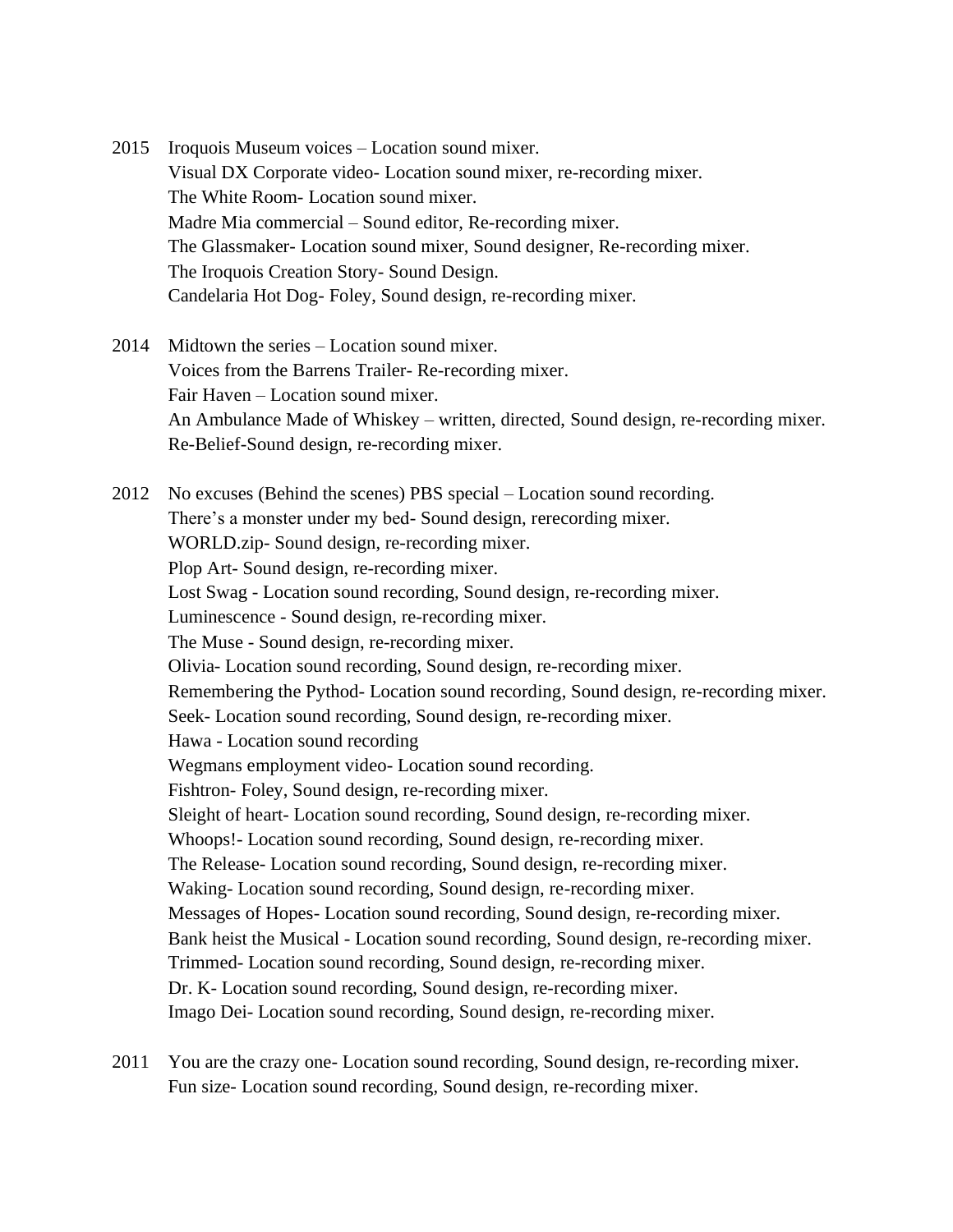# **Panel Presentations and Events at National Conferences and Film Festivals**

**Mejia Yepes, M** (2022). Audio is the most visual medium: Reimagining sound to tell more powerful stories panel. Broadcast Education Association Las Vegas (BEA), Presenter, BEA Virtual, April

**Mejia Yepes, M** (2022). Best Practices for Teaching Students Audio Production: The Virtual, International Edition panel. Broadcast Education Association Las Vegas (BEA), Presenter, BEA Virtual, April

**Mejia Yepes, M** (2021). Ambisonic and VR audio Workshop/Panel. Broadcast Education Association Las Vegas (BEA), Presenter, BEA Virtual (due to Covid19), April

**Mejia Yepes, M (**2020). Q&A Voices from the Barrens documentary. Red Nation Film Festival Cinema, Film Sound Department (Panelist), Virtual (due to Covid19), November.

**Mejia Yepes, M (**2020). August is Sound Q&A.- Conversations about all aspects of sound in documentaries. Rochester Documentary Filmmakers, Virtual (due to Covid 19), August.

**Mejia Yepes, M (**2020). Industry to Academia - Benefits, Hardships and Advice for Practitioners, Students, and Early Career Professors: Early Career/Student Perspective. Broadcast Education Association Las Vegas (BEA), Panelist, BEA Virtual (due to Covid 19) , April.

**Mejia Yepes, M (**2019). How to convey industry experience from the director's chair into the production classroom to elevate your department's inclusion and diversity curriculum charge. Broadcast Education Association Las Vegas (BEA), Panelist, April.

**Mejia Yepes, M (**2019). Foley and ADR panel. Music and Sound for Picture conference Ithaca College, Moderator, April.

**Mejia Yepes, M (**2019). Q&A Stari Grad. Anomaly- The Rochester Genre Film Festival. Film Sound Department (Panelist), March.

**Mejia Yepes, M (**2019). SoundGirls.org Shadow me sessions: Sharing experiences with future female audio engineers. Audio Engineering Society NYC, Mentor, October

**Mejia Yepes, M (**2019). SoundGirls.org booth. Audio Engineering Society NYC, Panelist, **October**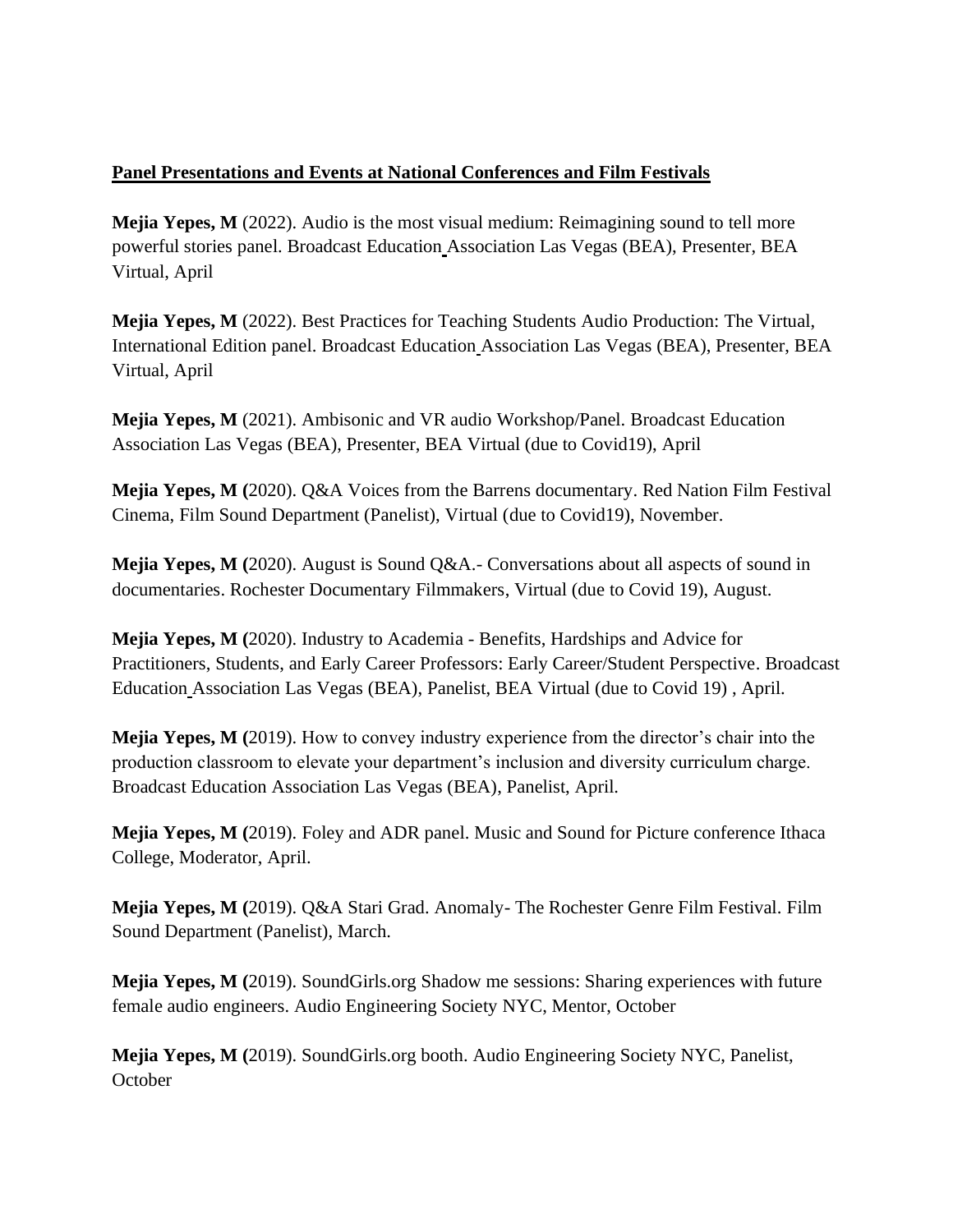**Mejia Yepes, M (**2019). Dislocations and Disruptions. Finger Lakes Environmental Film Festival, Panelist, April.

**Mejia Yepes, M (**2018). Media production and theory/practice professors as they present exercises inserted into their curricula that help address tolerance and diversity of people and ideas. Broadcast Education Association Las Vegas (BEA), Panelist, April.

# **Service**

## *To the College:*

.

Discrimination Complaint Review Board. 2022 - present College Faculty Development Committee 2022 - present Instructional Development Fund 2020 Ithaca First 2019 - present. Family Week (Ithaca First Committee) 2020 Ithaca Today 2019 Ithaca College Open House 2018-2019

## *To the Roy H. Park School of Communications:*

Diversity advocates of Park (Park School of Communications) 2018 - present Journalism Education Association's/ National High School Journalism Convention Annual Conference – Park School outreach booth. 2020 Pendleton development Grant 2018 – 2019 Park Curriculum committee (Spring) 2019.

## *To the Department:*

Audio Production workshop- Documentary workshop TVR49600 with Professor Ben Crane. Audio Production workshop – Introduction to Field Production with Professor Mitch McCabe. Field Recording Workshop - Fiction Field class with Professor Chrissy Guest. Marketing committee 2019 - 2020 TVR curriculum committee Welcome lunch Park Predoctoral Diversity Fellow.

## *To the Profession:*

Judge, BEA Festival of Media Arts Student Competition, Faculty Audio Competition – 2019 – present.

Judge, Teaching Committee, UFVA University Film and Video Association 2019. Interviewee, Ridley, H. "The Influence of Sound Design on Human Emotion and their Perceptions of Film" PhD research. Manchester Metropolitan University 2019.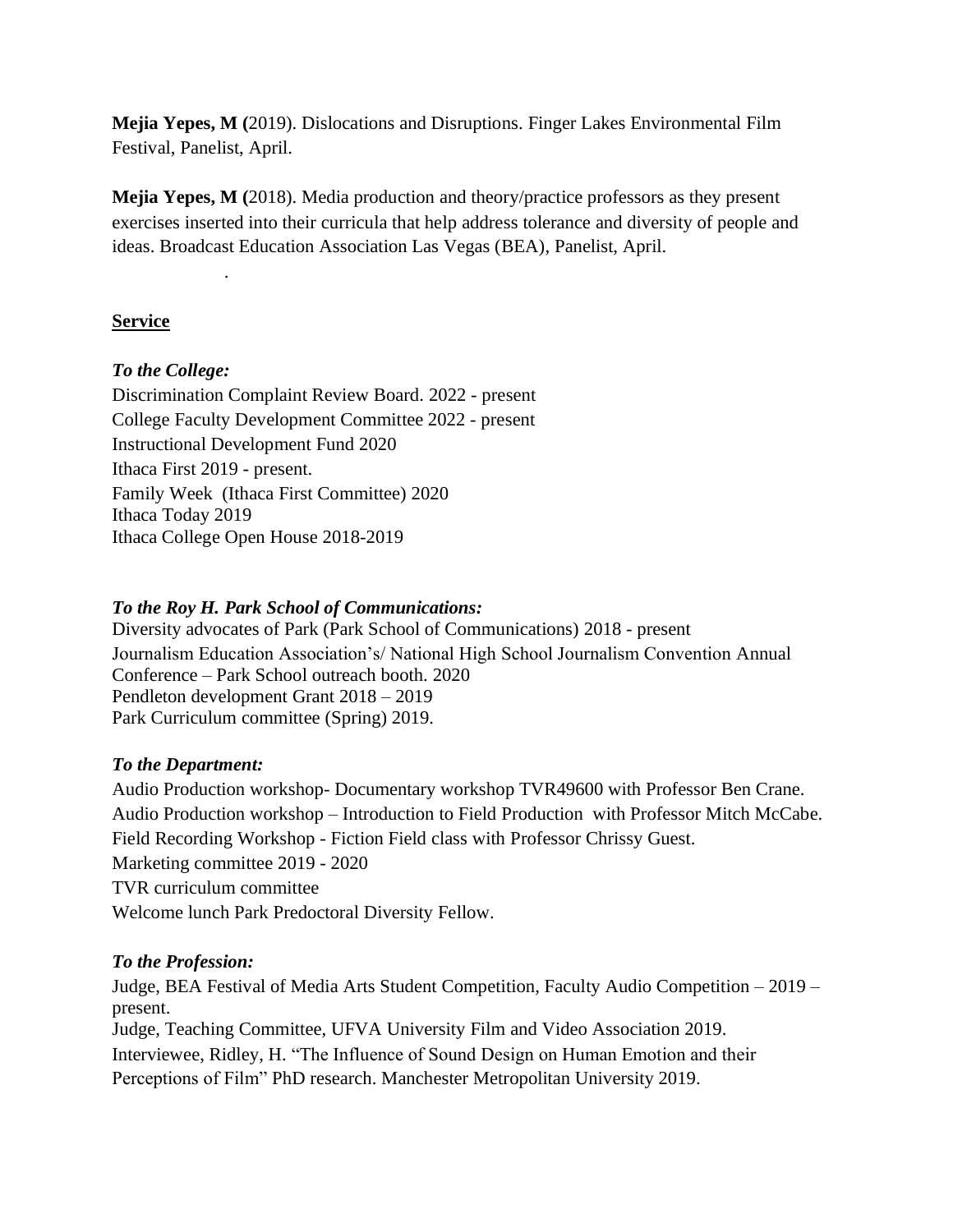Interviewee, Nguyen, Phuong Boi. "Women in Audio; These are your Role Models" mini episode. Art EZ Pop academie & Media Music.

#### *To the Students:*

Artist Call Meeting Network (Rochester Institute of Technology, Nazareth College, Eastman School of Music, and Ithaca College) 2018 – present. Soundgirls.org mentorship program sessions 2016 – present.

#### **Association Memberships and Affiliations:**

Latinas Unidas. Soundgirls.org. National Association of Professional Women. Broadcast Education Association. University Film and Video Association. Women and Intersectionality in Moving Pictures. Women who are sound. Women's Audio Mission. Omnisound project

### **Honors, Nominations, Awards and certifications:**

AVID Pro tools certified instructor (101,110) Honorable Mention to BA Thesis "Comparison between OCT and M/S microphone techniques for Sound Design" Honorable Mention to MFA Thesis Film "An Ambulance Made of Whiskey" RIT MFA merit Scholarship Good Samaritan Scholarship Outstanding International Leadership Service Award 2013

#### Swing VR animation film:

Demetera International Film Festival – Best VR short University, Film and Video association- 3rd. place New Media Open World Animation Festival – Immersive Award (VR) Satisfied eye Film Festival – Best VR film SIGGRAPH 2020.

Voices from the Barrens documentary film: Montreal Int. Wreath Awards Film Festival Camden Int. Film Festival